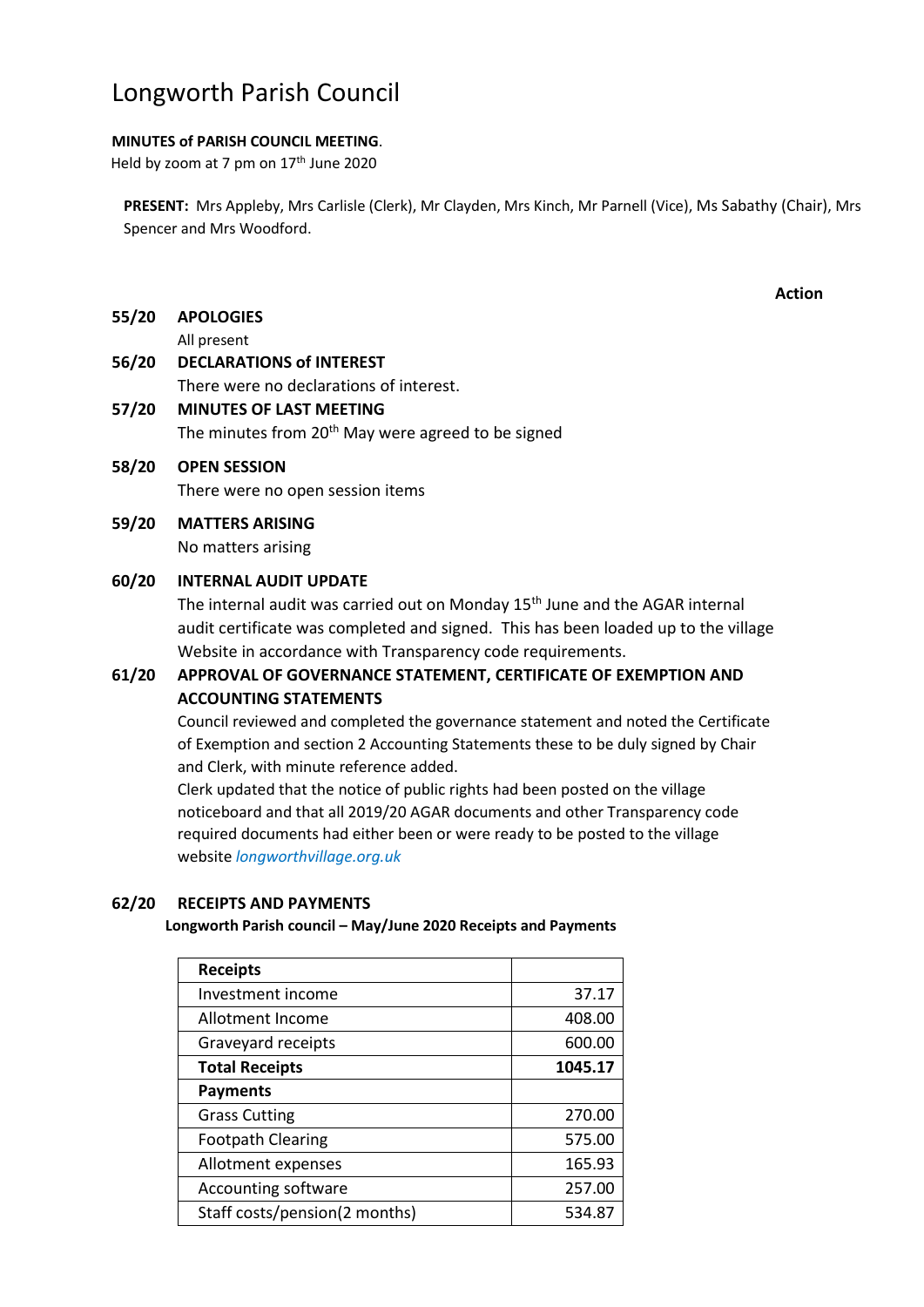| Castle water            | 19.76     |
|-------------------------|-----------|
| VAT                     | 105.40    |
| <b>Total Payments</b>   | 1927.93   |
|                         |           |
|                         |           |
| Grant                   |           |
| <b>Release of Grant</b> | $-116.24$ |
| <b>Grant Balance</b>    | 383.76    |
|                         |           |
|                         |           |

At some point in the future Clerk to check with Jerry Avery whether it would be ok to give any grant surplus to Longworth Charities to invest for villagers in need or whether VOWH would prefer to have the excess money returned. **GC**

## **63/20 PLANNING MATTERS**

#### **Applications:**

**P20/V0797/FUL** Cedar Glen Harris's Lane Longworth Abingdon OX13 5EH Demolition of existing dwelling and other outbuildings, and erection of replacement dwelling and garage. Amendment 3

**RESOLVED:** To support the application

**GC**

**WW**

**GC**

**GC**

**GC**

# **Any other new planning applications received after issue of agenda:** Updates:

**P20/V0881/FUL** Land adjacent to Haugh House Church Lane Longworth Abingdon OX135DX Variation of Condition 2 (Approved Plans) of application P19/V0935/FUL **PERMISSION GRANTED**

**P20/V0862/FUL** Demolition of store and erection of a two storey side extension to create two flats 17 Bow Bank Longworth Abingdon OX13 5ER Decision date June 4<sup>th</sup> **PERMISSION REFUSED**

## **64/20 ALLOTMENT UPDATE**

Work started n hardstanding, In total this project is going to cost £3,300. This will mostly be met with the CIL money received, the shortfall will come out of allotment receipts. A complaint has been received from an allotment holder Mrs Woodford to speak to the allotment holder concerned to get the situation remedied.

## **65/20 PLAYGROUND UPDATE**

Playgrounds to stay closed until notification received. Rospa inspection set for July, Mr Clayden to do the August Inspection. Clerk to chase up quotes for equipment cleaning, still outstanding

## **66/20 CHURCHYARD UPDATE**

Grass cutting is continuing, burials are going ahead with reduced numbers

# **67/20 TRANSPORT UPDATE**

No news

## **68/20 TREES ON BOWBANK**

Oxfordshire County Council sent an arboricultural officer to review the trees on Bowbank on  $12<sup>th</sup>$  June and commissioned a study of all the trees. This has resulted in two trees needing to be removed, and various other remedial work. Clerk to reforward email with details of the work to be carried out. **RESOLVED:** Clerk To contact OCC to request that new trees be replanted

## **69/20 ELECTION OF NEW CHAIR**

Mr Parnell accepted position of Chair. Nominated and seconded by Mrs Spencer and Mrs Woodford.